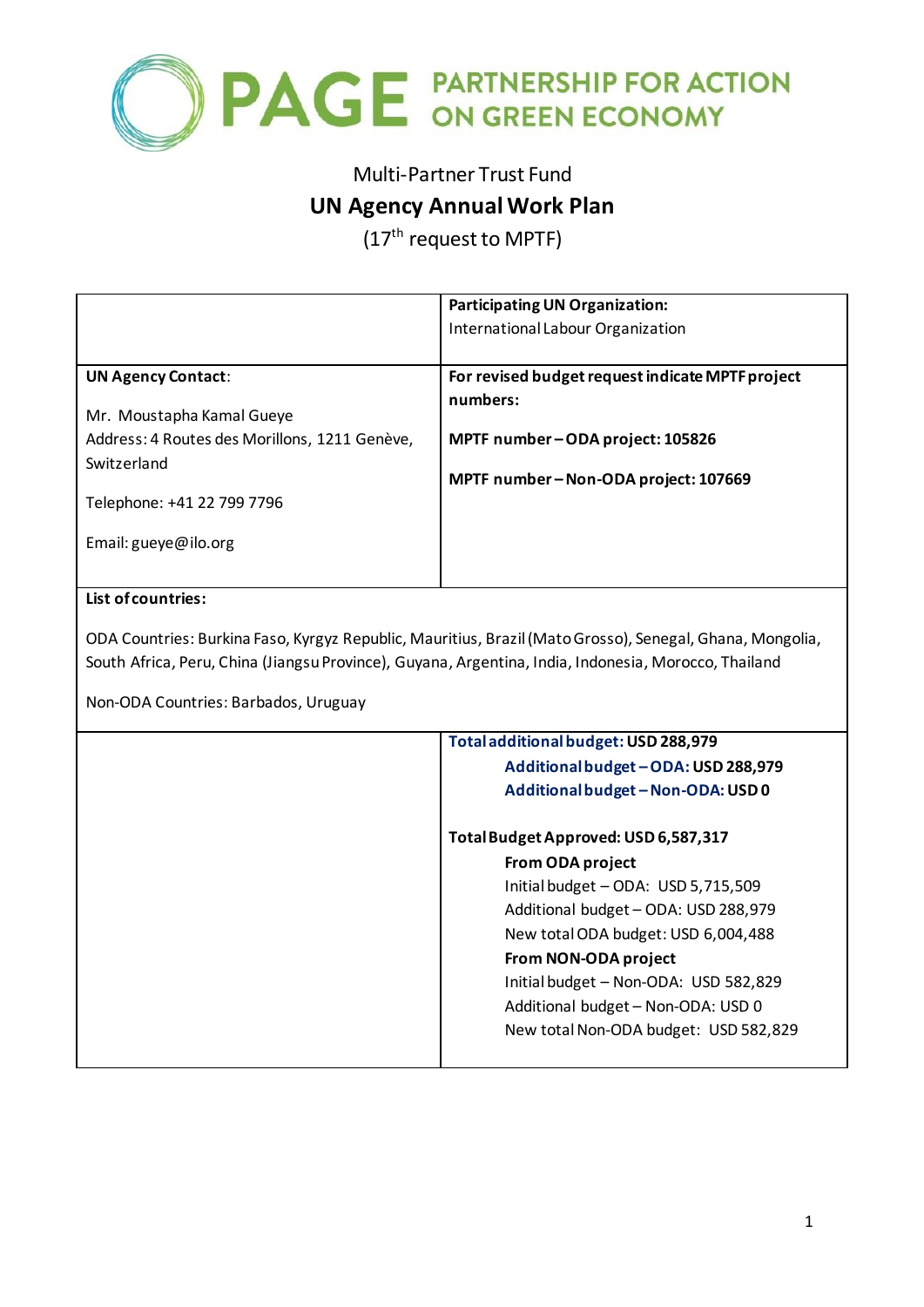| <b>Duration</b>                    |
|------------------------------------|
| Project Start Date: June 2017      |
| Project End Date: 31 December 2022 |
| Total duration (in months): 66     |
|                                    |

| <b>SIGNATURES</b>                                                                                     |  |  |  |  |
|-------------------------------------------------------------------------------------------------------|--|--|--|--|
| <b>Participating UN Organization</b>                                                                  |  |  |  |  |
| Name of Representative: Vic van Vuuren, Director, Enterprises Department, ILO<br>Signatu              |  |  |  |  |
| Name of Agency: International Labour Organization                                                     |  |  |  |  |
| Date & Seal                                                                                           |  |  |  |  |
| 19 August 2021                                                                                        |  |  |  |  |
| <b>Management Board</b>                                                                               |  |  |  |  |
| Name: Vic van Vuuren, Director, Enterprises Department, ILO<br>Signat<br>Chair, PAGE Management Board |  |  |  |  |
| Date & Seal<br>19 Hegrest 2021.                                                                       |  |  |  |  |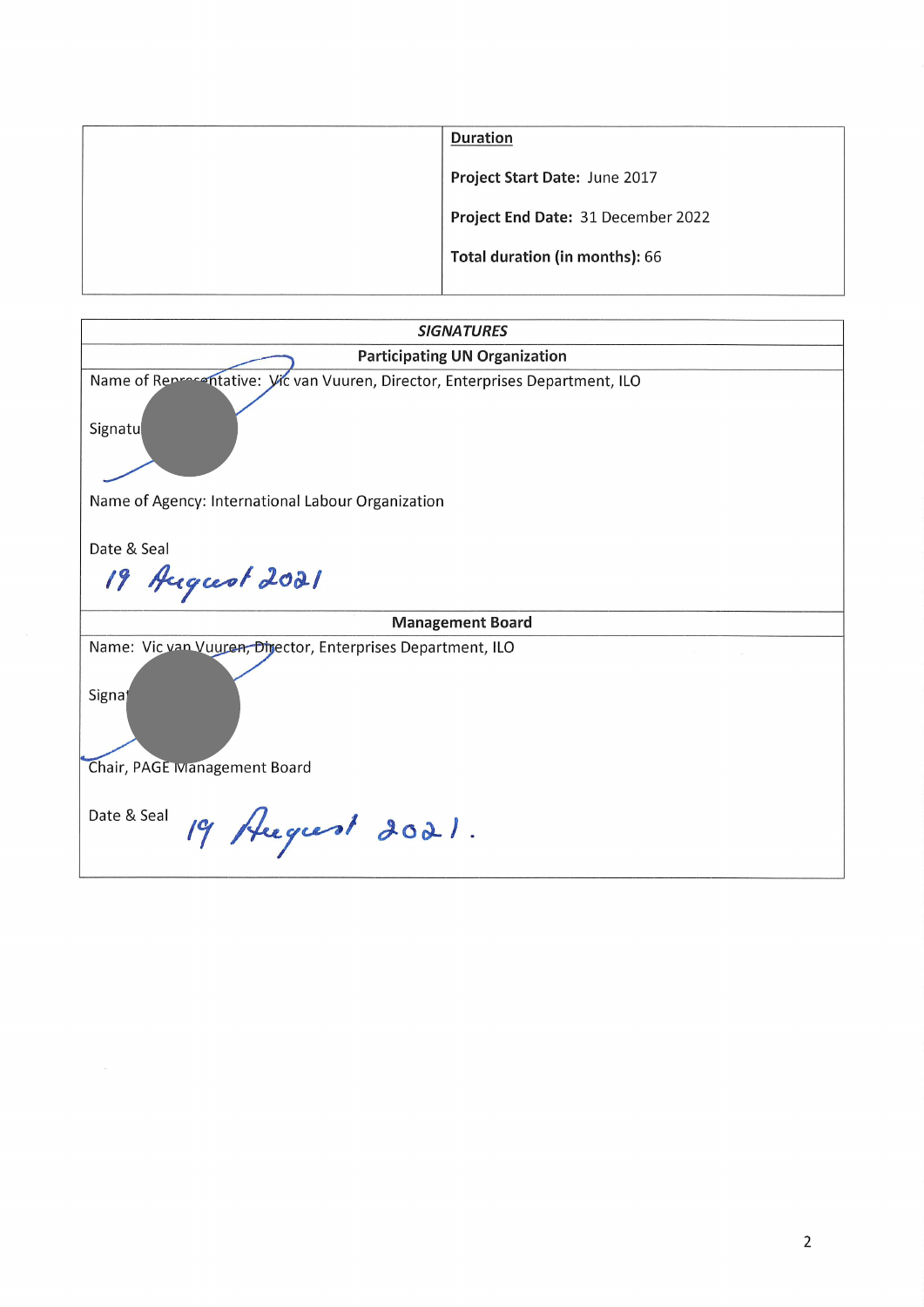# Annex 1: UN Agency Work Plan – International Labour Organisation (ILO)

# **A. ODA-Project**

The following outputs and activities describe how ILO will contribute to the Results Framework of PAGE from the ODA project.

### **Activities under 2020-2021 Workplan (PART IV for 2020 – 2021 work plan)**

#### **Outcome 1** Countries have reinforced and integrated inclusive green economy (IGE) goals and **targets into SDG-aligned national economic and development planning through multi-stakeholder collaboration**

**Total direct costs: USD 5,000**

Output 1.1 - IGE diagnostics, assessments, and policy analysis undertaken (USD5,000)

#### **Morocco**

Support the cross-sectoral COVID-19 policy analysis led by UNIDO by providing key information on green jobs and employment and provide key inputs for policy recommendations in these areas, including specific inputs for the agricultural sector *Total direct cost: USD 5,000 Tentative date of completion: April 2022*

**Outcome 4 Countries have improved their knowledge base for advancing IGE**

**Total direct costs: USD 7,574**

### 4.2 Global IGE advocacy, outreach and communications strategy developed and put in practice (USD 7,574)

#### Global: **High Level Political Forum 2021**

Prepare a social media post, organize briefing meetings with panelists and organising team and provide moderation for the High-Level Political Forum *Total direct cost: USD 3,000 Tentative date of completion: August 2021*

#### Global: **High Level Political Forum 2021**

Manage the hosting of the virtual event on Zoom and supply simultaneous translation services for French, English, Spanish and Russian (in partnership with ITC-ILO) *Total direct cost: USD 4,574 Tentative date of completion: August 2021*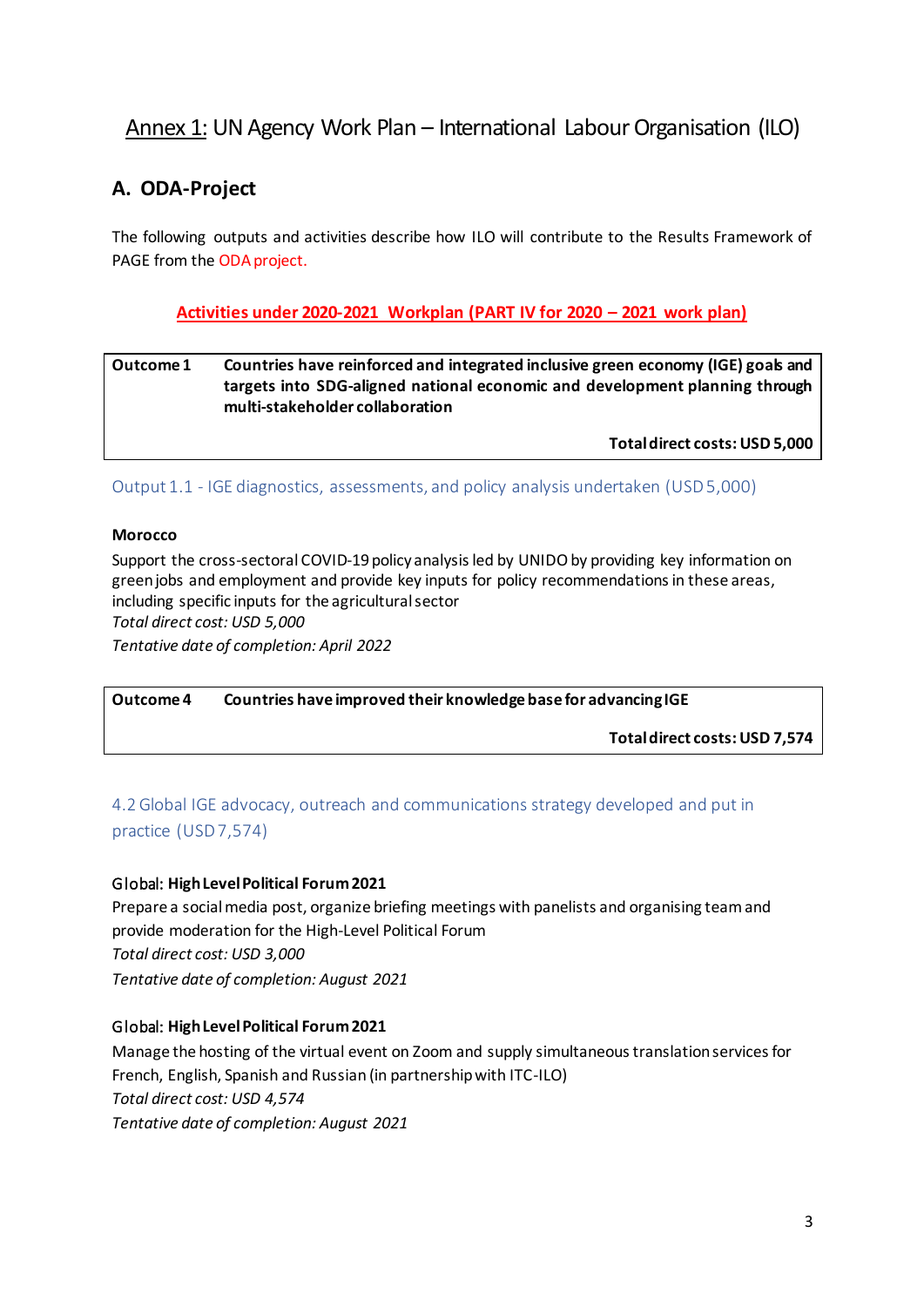### **Activities under Additional Support for Green Recovery - Workplan 2021-2022**

### **Outcome 1** Countries have reinforced and integrated inclusive green economy (IGE) goals and **targets into SDG-aligned national economic and development planning through multi-stakeholder collaboration**

**Total direct costs: USD 50,000**

#### Output 1.1 - IGE diagnostics, assessments, and policy analysis undertaken (USD50,000)

Cross-country support provided at global level: **PAGE Economic Policy Advisory Group**  Mobilize two ILO economists to provide targeted support on economics to 2-3 selected PAGE countries and contribute substantively to the work of the PAGE Economic Policy Advisory Group *Total direct cost: USD 40,000 Tentative date of completion: December 2022*

#### **Cross-country support provided at global level**: **PAGE Economic Policy Advisory Group**

Hire and coordinate a national think tank from an ILO-led country to provide ananalysis of national economic transformation, particularly key areas at a macroeconomic level that PAGE can support to achieve policy changes in national economic and planning, and provide substantive support to the PAGE Economic Policy Advisory Group *Total direct cost: USD 10,000*

**Outcome 2 Countries are implementing evidence-based sectoral and thematic reforms in line with national inclusive green economy priorities**

**Total direct costs: USD 65,000**

Output 2.1 - Sectoral and thematic diagnostics, assessments, and policy analysis undertaken (USD 65,000)

#### **Morocco**

Conduct a survey to analyze the agro-ecology sector's potential for employment creation, involvement of youth and inclusion of women and provide key recommendations to the Technical Vocational Education & Training System (TVET) *Total direct cost: USD 45,000 Tentative date of completion: April 2022*

#### **Cross-country support provided at global level: Global Recovery Observatory**

Provide inputs on green jobs impact to UNEP-led PAGE country case studies. *Total direct cost: USD 20,000 Tentative date of completion: December 2022*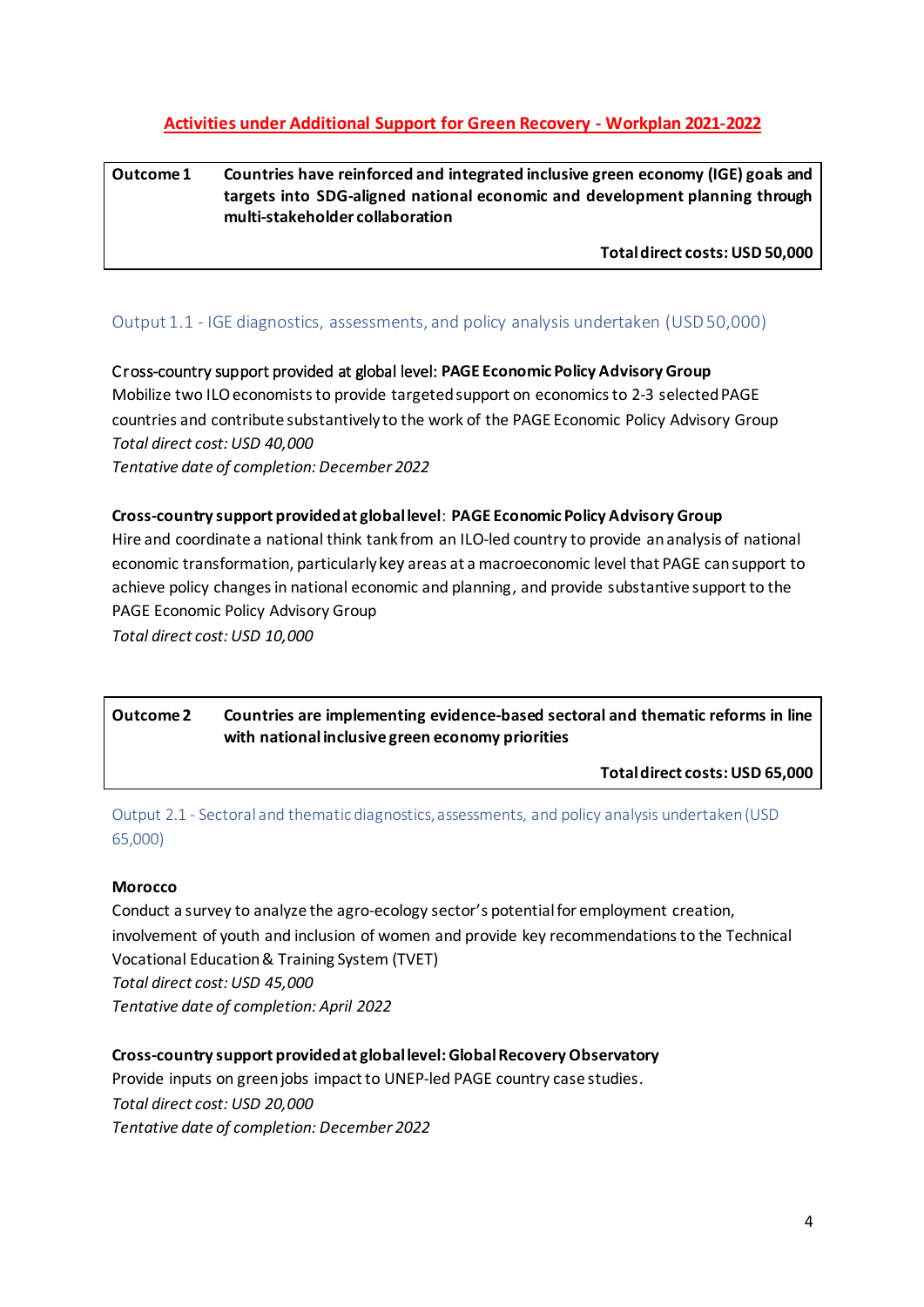**Outcome 3 Individual, institutional and planning capacities for inclusive green economy (IGE) action strengthened at the national and global level.**

**Total direct costs: USD 42,500**

Output 3.1 - Capacity development support delivered to national institutions (USD 2,500)

#### **Morocco**

Support the UNITAR-led training workshops on green finance and fiscal reform by providing technical information on priority areas for the development of training materials according to national counterpart needs and identifying and coordinating the participation of beneficiaries from national partners primarily working with ILO.

*Total direct cost: USD 2,500*

*Tentative date of completion: April 2022*

#### Output 3.2 - Nationally tailored training programs developed and delivered (USD 40,000)

#### **Morocco**

Develop a pilot training based on ILO tools for entrepreneurs and farmers on agro-ecology and ecological transition to support the creation of a network of climate-agri-smart farmers *Total direct cost: USD 40,000 Tentative date of completion: April 2022*

**Outcome 4 Countries have improved their knowledge base for advancing IGE**

**Total direct costs: USD 50,000**

Output 4.1 – IGE knowledge products generated and shared through North-South-South collaboration (USD 50,000)

#### Global: **Global Recovery Observatory**

Develop an employment assessment framework for the Global Recovery Observatory to estimate the net employment impact of alternative policy choices *Total direct cost: USD 50,000 Tentative date of completion: December 2022*

**Project management**

**Total direct costs: USD 50,000** 

#### **Targeted Technical Assistance provided by ILO**

*Total direct cost: USD 50,000*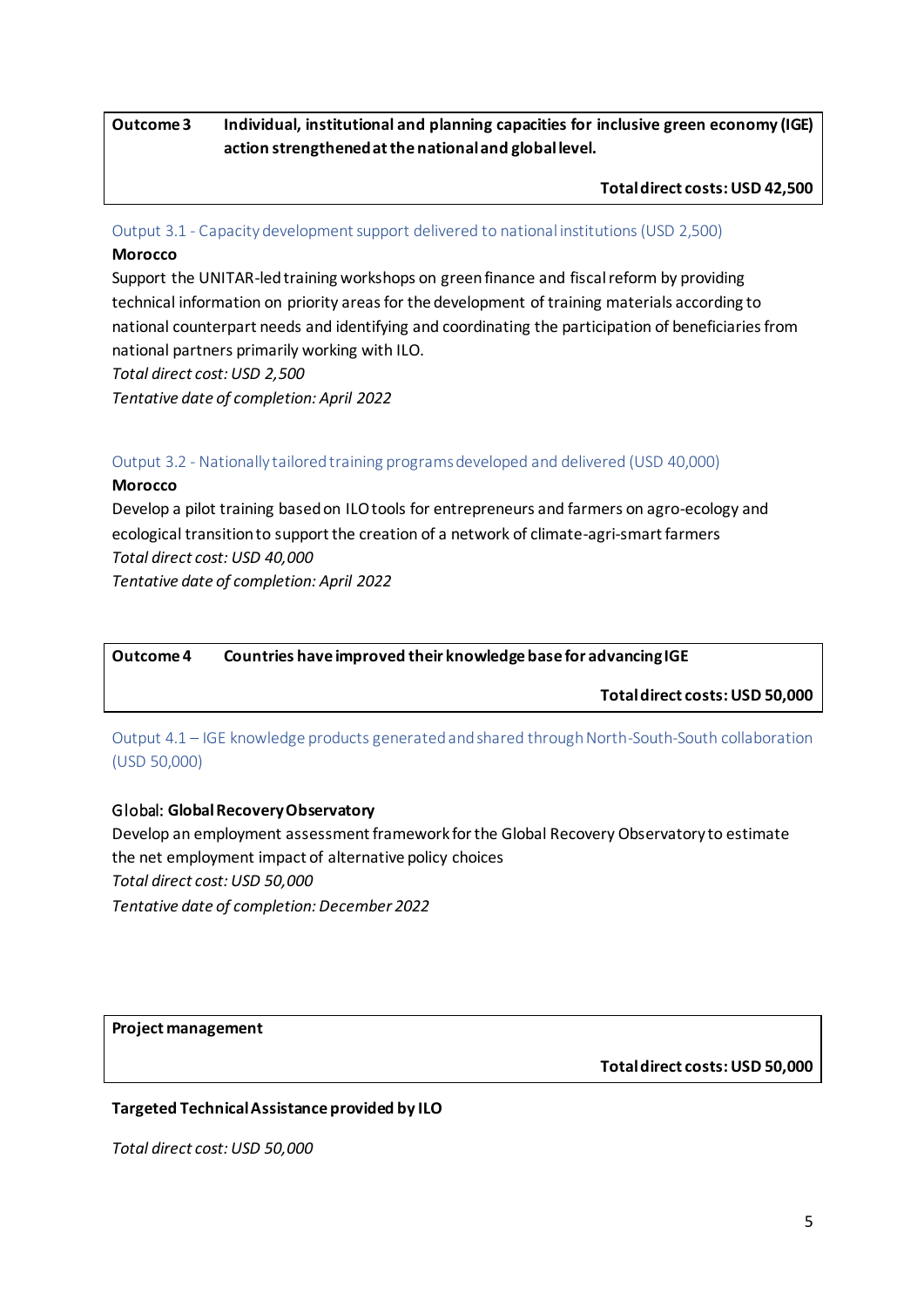**Sub-total Project Costs (**under the ODA project)**: USD 270,074**

**Indirect Support Costs: USD 18,905**

**Total Costs ODA: USD 288,979**